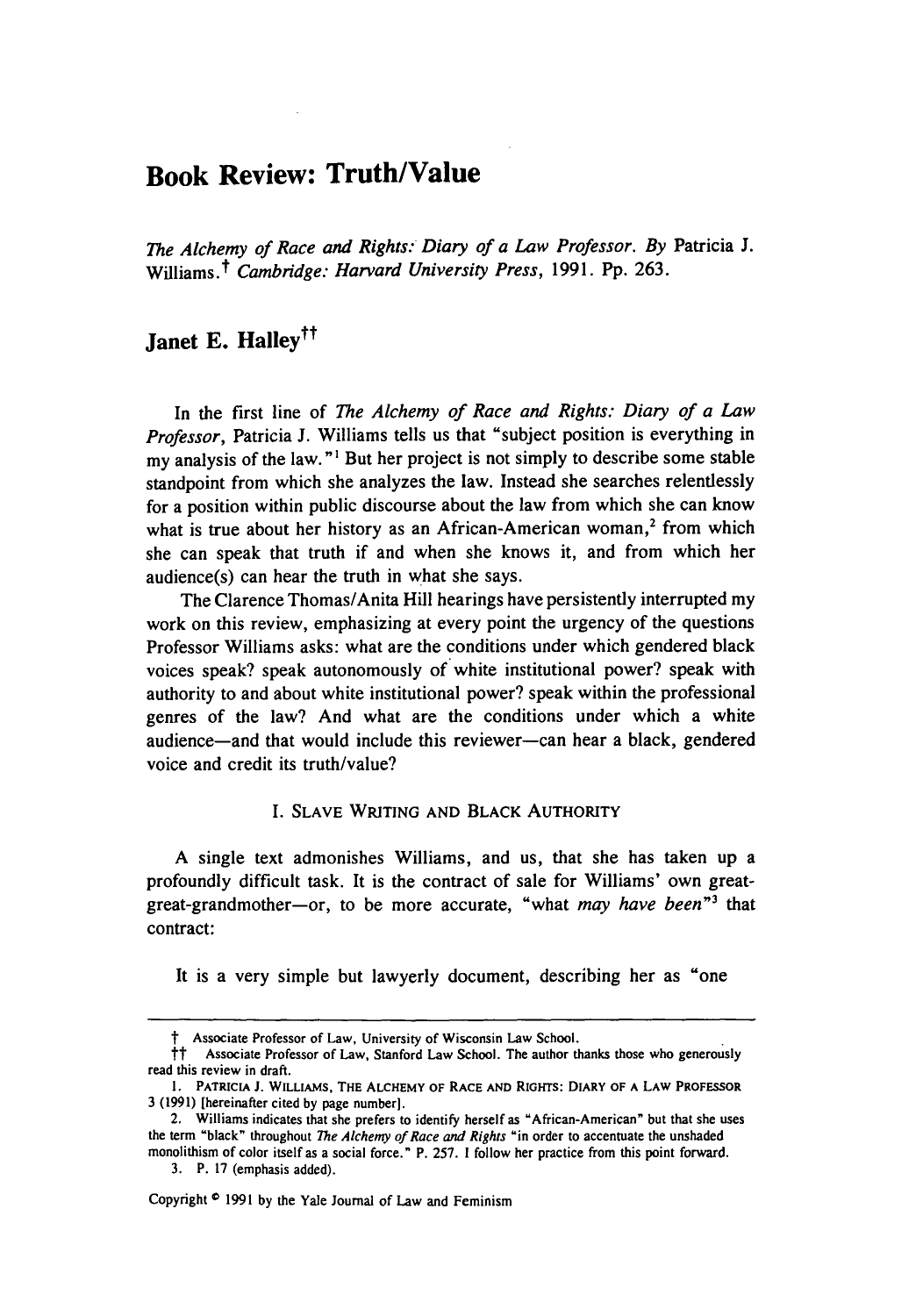female" and revealing her age as eleven; no price is specified, merely "value exchanged." My sister also found a county census record taken two years later; on a list of one Austin Miller's personal assets she appears again, as "slave, female"-thirteen years old now with an eight-month infant.

Since then I have tried to piece together what it must have been like to be my great-great-grandmother. **.** . Austin Miller, one of Tennessee's finest lawyers according to other records, went on to become a judge; and the sons by his wife went on to become lawyers as well. There is no surviving record of what happened to my greatgreat-grandmother, no account of how or when she died.<sup>4</sup>

It is a heritage of silenced presence: Williams' great-great-grandmother lived, experienced her life, exerted herself against the overwhelming erasure of her enslavement, and yet left no written trace of herself save the very documents by which her white owners accomplished that erasure. Williams' book places itself next to her great-great-grandmother's contract of sale and asks how this "racial omission " ' might be supplied, how a black woman lawyer might transform her experience as "the object of property"<sup>6</sup> into a "subject position" enjoying both authenticity and authority.

In the heritage of Williams' great-great-grandmother, the conjuncture of silence and enslavement was no accident: it was actively enforced **by** laws prohibiting anyone from teaching slaves to read and write.7 And that conjuncture was constitutional for the United States itself, as the census of Austin Miller's property reminds us. **By** providing that local representation in the House of Representatives would be "apportioned **by** adding to the whole Number of free Persons . . . three fifths of all other Persons,"<sup>8</sup> Article I  $\S$ 2 of the Constitution did something more grave than count Williams' greatgreat-grandmother as three-fifths of a person. Rather, it enlarged her master's voice precisely to three-fifths of the extent to which he had managed to silence hers.

It is useful to place *The Alchemy of Race and Rights* in the context of the few written texts of slaves that have survived to us. I am reminded of Phillis Wheatley, a slave living in Boston in 1772. Wheatley wrote lyric poetry in English, in the poetic genres then prevailing in European letters. But she could find no printer to publish them because no printer believed that the poems were

<sup>4.</sup> Pp. 17-19.

**<sup>5.</sup>** P. *50* ("[Omission is really a form of expression, as oxymoronic as that sounds: racial omission is a literal part of original intent; it is the fixed, reiterated prophecy of the Founding Fathers.").

<sup>6.</sup> P. 216 (chapter entitled *On Being the Object of Property).*

**<sup>7.</sup>** For a discussion of these laws *see* **JANET** DUITSMAN **CORNELIUS, "WHEN** I **CAN** READ MY **TITLE** CLEAR": LITERACY, SLAVERY, **AND RELIGION IN** THE **ANTEBELLUM SOUTH** 33-34, **37-58** and *passim* **(1991).**

**<sup>8.</sup> U.S. CONST.** art. **I,** § 2.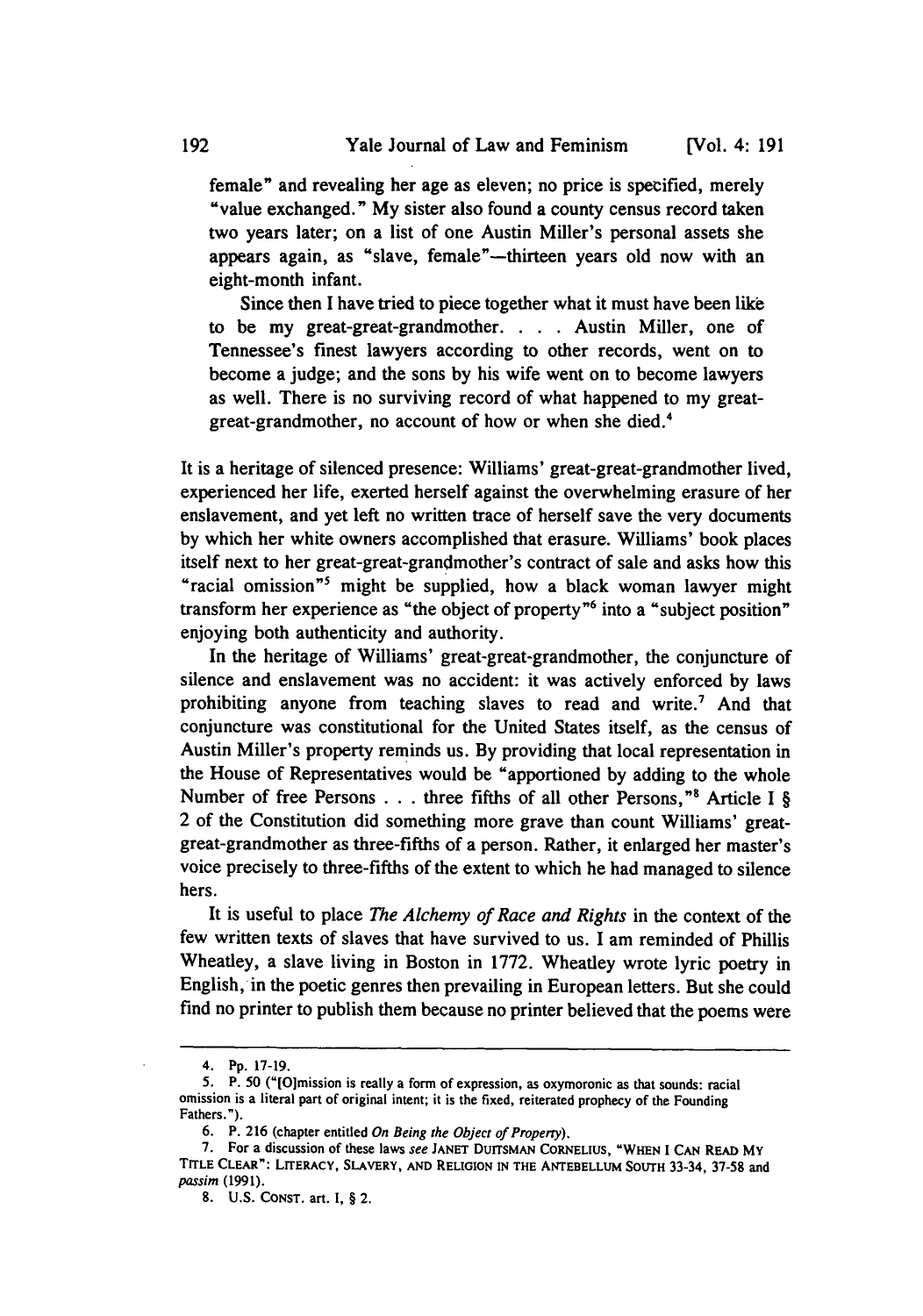### **1991] Truth/Value**

really hers; no printer believed that the poems were really hers because no printer believed her capable of writing them; and no printer believed her capable of writing them because, as Patricia Williams might have said, "we're all too stupid."" Only by overcoming the virtually conclusive presumption that African slaves were so stupid they deserved or needed enslavement could Wheatley obtain title in her own compositions, access to the press, and a reprieve from the silence that surrounds Williams' great-great-grandmother.

Wheatley had to be author-ized, and only members of the slaveholding class could do it. Eighteen of Boston's most powerful men (including John Hancock and Thomas Hutchinson) interrogated Wheatley and apparently were satisfied that she had penned her poems, which thereupon appeared as *Poems on Various Subjects, Religious and Moral* on the authority of their "Attestation":

We whose Names are under-written, do assure the World, that the POEMS specified in the following Page, were (as we verily believe) written by PHILLIS, a young Negro Girl, who was but a few Years since, brought an uncultivated Barbarian from *Africa,* and has ever since been, and now is, under the Disadvantage of serving as a Slave in a Family in this Town. She has been examined by some of the best Judges, and is thought qualified to write them.<sup>10</sup>

Wheatley's book thus derives its authority *as her own speech* from that of her white sponsors.

Much good came of this equivocal moment in the history of black voices. As Henry Louis Gates, Jr., reminds us, Wheatley's volume of poems prompted "scores of reviews... argu[ing] that the publication of her poems meant that the African was indeed a human being and should not be enslaved"; the volume itself or its reception may have been the proximate cause of her owner's decision to manumit her." But, as Gates also suggests, the difficulties Wheatley encountered did not go away:

That which was only implicit in Wheatley's case would become explicit fifty years later. George Moses Horton had, by the middle of the 1820s, gained a considerable reputation at Chapel Hill as "the slavepoet. **"** His master printed full-page advertisements in Northern newpapers soliciting subscriptions for a book of Horton's poems and promising to exchange the slave's freedom for a sufficient return on

**<sup>9.</sup>** P. 5 ("Harvard Law School cannot find one black woman on the entire planet who is good enough to teach there, because we're all too stupid.").

**<sup>10.</sup>** Phillis Wheatley, *Poems on Various Subjects, Religious and Moral, in* THE **COLLECTED WORKS OF PHILLUS WHEATLEY 5 (1988).**

**<sup>11.</sup>** Henry Louis Gates, Jr., *Writing "Race" and the Difference It Makes,* 12 CRITICAL INQUIRY **1, 8-9** (Autumn **1985).**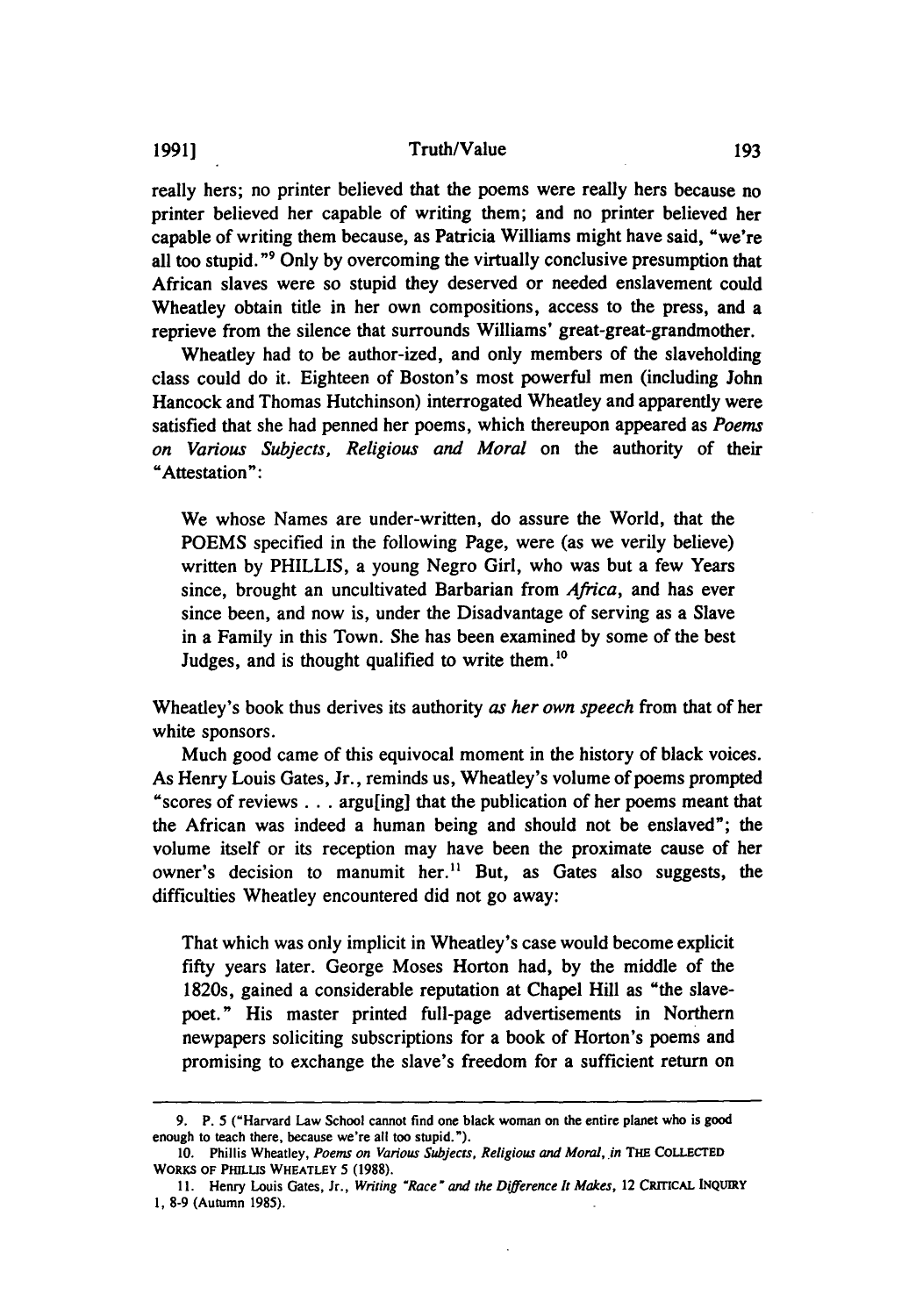sales of the book. Writing, for these slaves, was not an activity of the mind; rather, it was a commodity which they were forced to trade for their humanity.12

**By** anchoring her book on her great-great-grandmother's contract of sale, Williams situates it in the crisis of authority revealed **by** Phillis Wheatley and George Moses Horton. In Williams' terms, the fact that any slave was the object of property made it acutely problematic for her to assume the position of a speaking subject, the fully entitled knower of her own experience and author of her own words. For that epistemological authority depends on the assent of a white audience that has as its heritage the power to own slaves-the power to make black subjectivity the object of its ownership, the object of its commodifying gaze. **I** am a member of that audience; this review registers my effort to see this book and myself in relation to it; to undertake not the relation of subject to object, but the mediations of intersubjective recognition. It is a modest test for the demise of the authority enjoyed **by** Wheatley's reviewers, of the equivocal proprietorship exercised **by** those who bought Horton's volume to buy his freedom.

# **II.** THE **EMERGENCE** FROM **AND INTO** PROPERTY

*The Alchemy of Race and Rights* exposes tensions endemic to our practices of denominating someone or something *(a) property. Webster's Third New International Dictionary* distinguishes two predominant uses of "property" that appear as structuring concepts in Williams' book: under the first definition the term indicates an attribute or characteristic of a person or thing-the accidental or, alternatively, essential mark that places a person or thing in a category; while under the second definition the term indicates the relationship of ownership-property as a thing, or as the legally enforceable power to possess, enjoy, and dispose of a thing.<sup>13</sup>

<sup>12.</sup> Id. at **9.**

**<sup>13.</sup>** *The Alchemy of Race and Rights* puts in play all of the following definitions of "property": 1 A: a quality or trait belonging to a person or thing; esp. a quality peculiar to an individual person or thing  $\lt$  the effect that a material object or substance has on another object or on one or more of the senses of a observer  $\le$  the *properties* of the objects of nature do not signify . . . anything proper to the particular objects sense organs)—H.L.F. Helmholtz > . . . C: special power or capability: VIRTUE . . . < rhythm is a ~ of words—C.H. Rickworth > D: (1) an attribute, characteristic, or distinguishing mark common to all members of a class or being able to reproduce themselves-Gerald Piel > -called also essential property (2) Aristotelian *logic:* an attribute that is common and peculiar to a species but not part of its essence nor contained in its definition **. .** .- called also nonessential property **...** 2 **A:** something that is or may be owned or possessed: WEALTH, GOODS; *specif*: a piece of real estate < the house... surrounded by the  $\sim$  --G.G. Weigend > B: the exclusive right to possess, enjoy, and dispose of a thing: a valuable right or interest primarily a source or element of wealth: OWNERSHIP <all individual **-** is **. . .** a form of monopoly-Edward Jenks> **C:** something to which a person has legal title: an estate in tangible assets (as lands, goods, money) or intangible rights (as copyrights,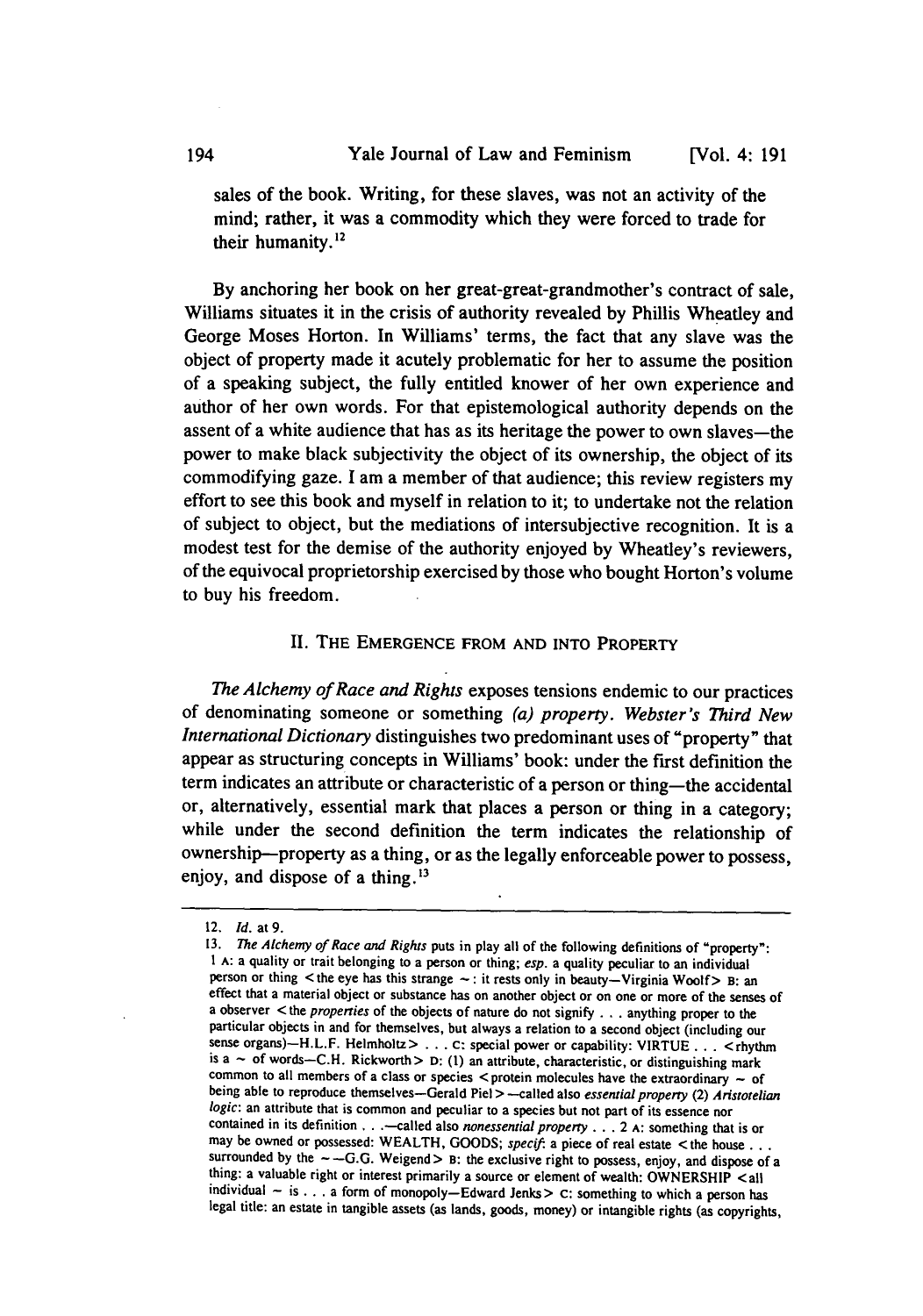#### Truth/Value

Williams uses the term property in both senses, testing the power of the two meanings to converge and teasing out the possibility that this confluence of meanings is no mere curiosity for etymologists. In one such test she recalls her friend, "Z.," a professor of property law-indeed, a "property authority"-whose wallet has just been stolen and who "looks forward to the day when all personal and financial data will be access-coded by thumbprint."" She first determines that his wish is "to assume a mechanical identity on behalf of his property," but concludes that the real achievement Z. longs for is to "make difference a fixed property, an inherency."<sup>15</sup> Z.'s thumb-chip would merge property as a collection of ownership entitlements with property as a personal characteristic, would make him a thing that owned and indicated himself-and would make both Z. himself and the sign implanted in his thumb "fixed," "inheren[t]," essential indicators of one another.

This implosion-of property with property, of Z. as owner with his own identity-resounds ominously against the sounding board of race. In response Williams explores the special tensions that emerge within the first of *Webster's* definitions of "property"-property as a merely characteristic or as a defining feature, as nonessential or essential attribute-in a nuanced examination of her *real* experience of the *construction* of race. And she inquires into the possibility that the power enjoyed by the property-owner under *Webster's* second definition may ultimately be the power to define and treat a thing *as* a thing, to determine its properties, and to determine whether those properties are to be deemed essential or merely accidental. Living out the heritage of slavery, Williams suggests, requires a redistribution of the epistemological entitlements that attend the ownership of property, a reconfiguration of the subjects who exchange objects. Invoking all these senses of "property," Williams proposes that "the property of my blackness was all about my struggle to define myself as 'somebody.'"<sup>16</sup>

#### *A. Property as Attribute*

In a closing "Word on Categories," Williams punningly "wish[es] to recognize that terms like 'black' and 'white' do not begin to capture the rich ethnic and political diversity *of my subject."17* She concludes, however:

I prefer "African-American" in my own conversational usage because

**1991]**

patents) in which or to which a person has a right protected by law[.J

WEBSTER'S THIRD NEW **INT'L** DICTIONARY OF THE **ENGLISH LANGUAGE,** UNABRIDGED **1818 (Gove** ed., **1981)** (emphases in original). Indeed, the only non-obsolete meaning of the "property" which fails to emerge as a structuring problem in Williams' book is that captured **by** the colloquialism "stage props. **"**

**<sup>14.</sup>** P. **211.**

*<sup>15.</sup>* **Pp.** 211-12.

**<sup>16.</sup>** P. 124.

**<sup>17.</sup>** P. **256** (emphasis added).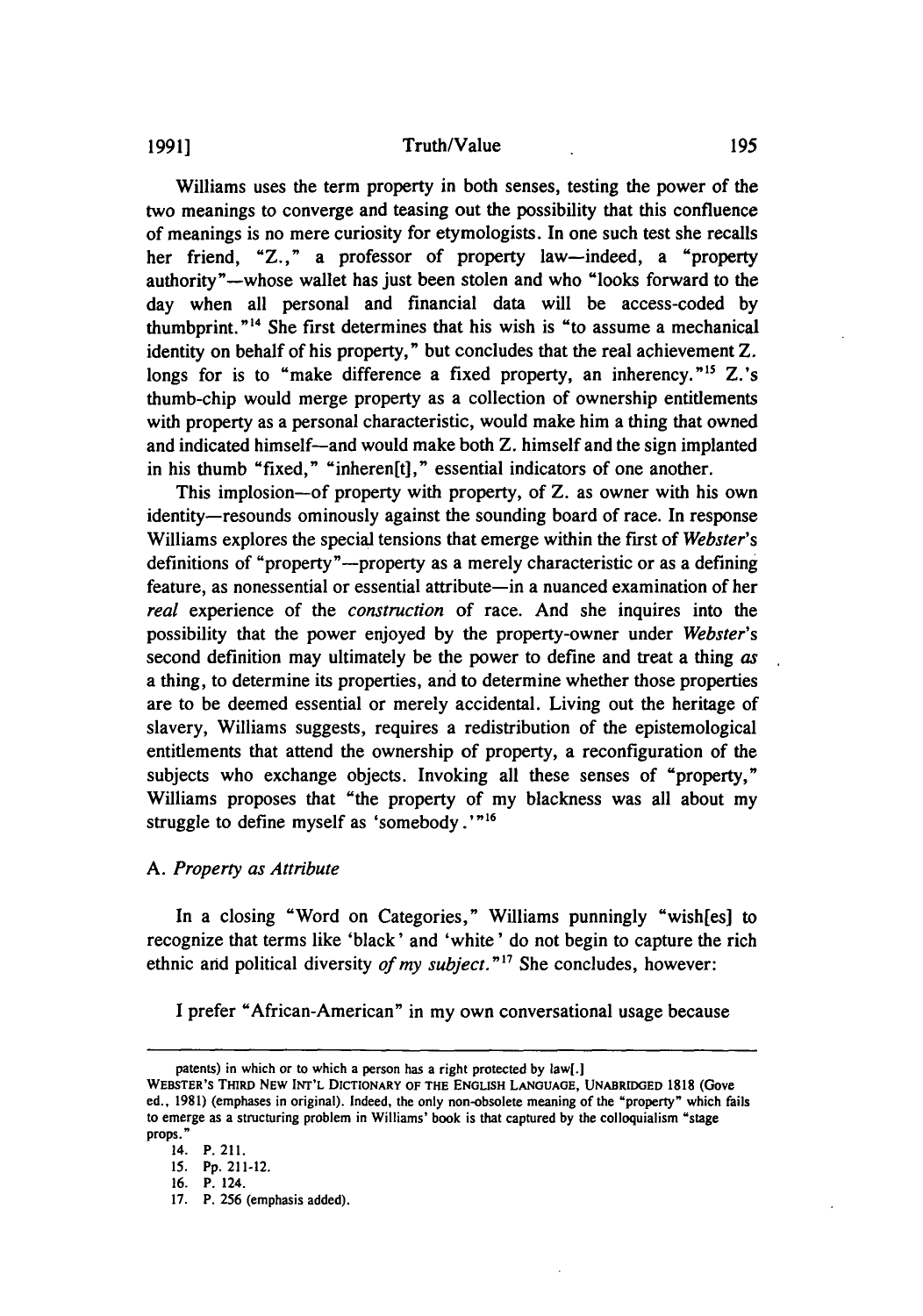it effectively evokes the specific cultural dimensions of my identity, but in this book I use most frequently the term "black" in order to accentuate the unshaded monolithism of color itself as a social force.<sup>18</sup>

**By** using the term "black" to describe herself even though she regards it as an inadequate indicator of her racial identity, $19$  Williams acknowledges that the category "black" is humanly crafted even as she inserts herself into it. Indeed, **by** describing "color **itself"** as a "social force," she suggests that she has no choice but take her place in the categories it implicates. She thus emphasizes that the categories precipitated in this social force are both constructed and overwhelmingly real.

The power of this contradiction to split the self in two is suggested **by** Williams' narrative of her childhood realization that her white playmates categorized her not as a "Negro" but as "colored":

**I** was three and already knew that **I** was a "Negro"; my parents had told me to be proud of that. But "colored" was something else; it was the totemic evil **I** had heard my little white friends talking about for several weeks before **I** finally realized that **I** was one of *them.* **I** still remember the crash of that devastating moment of union, the union of my joyful body and the terrible power of that devouring symbol of negritude.

If, as Williams asserts elsewhere, the "true self" is "one's own experiential knowledge, $z^{21}$  then for Williams the true self incorporates this obliterating experience of *being colored.* Williams explicitly resists the claim that the category "colored" is a "mere social construction" that evaporates upon exposure: "the greatest challenge is to allow the full truth of partializing social constructions to be felt for their overwhelming reality."<sup>22</sup> However artificial the category "colored," Williams insists, when it is experienced as the identity one is ascribed in the social world it becomes *real* in the eyes of others and thus in one's own self-perception: "[Ilf being is seeing for the subject, then being seen is the precise measure of existence for the object."<sup>23</sup>

<sup>18.</sup> **P.** 257.

**<sup>19.</sup>** Williams repeatedly names herself "black" in self-descriptions that expose the rifts between that identity and other identities and attributes she claims. See, e.g., **pp. 6-7** ("[T]o speak as black, female, and commercial lawyer has rendered me simultaneously universal, trendy, and marginal." (emphasis in original)); **p. 97** ("the confusing, oxymoronic hierarchic symbology of me as black female law professor"); **p. 195** ("According to the best statistics available, **I** am the perfect average black professional woman."); **pp. 209-10** ("What a complicated oxymoron: a vain black female commercial law professor."). **I** examine the rift between Williams' identities as "black" and as "professional" in Part **Ill** below. Here **I** focus on the dynamics she detects *within* her identity as "black."

<sup>20.</sup> P. **119** (emphasis in original).

**<sup>21.</sup>** P. **63.**

<sup>22.</sup> P. 221.

**<sup>23.</sup>** P. **28.**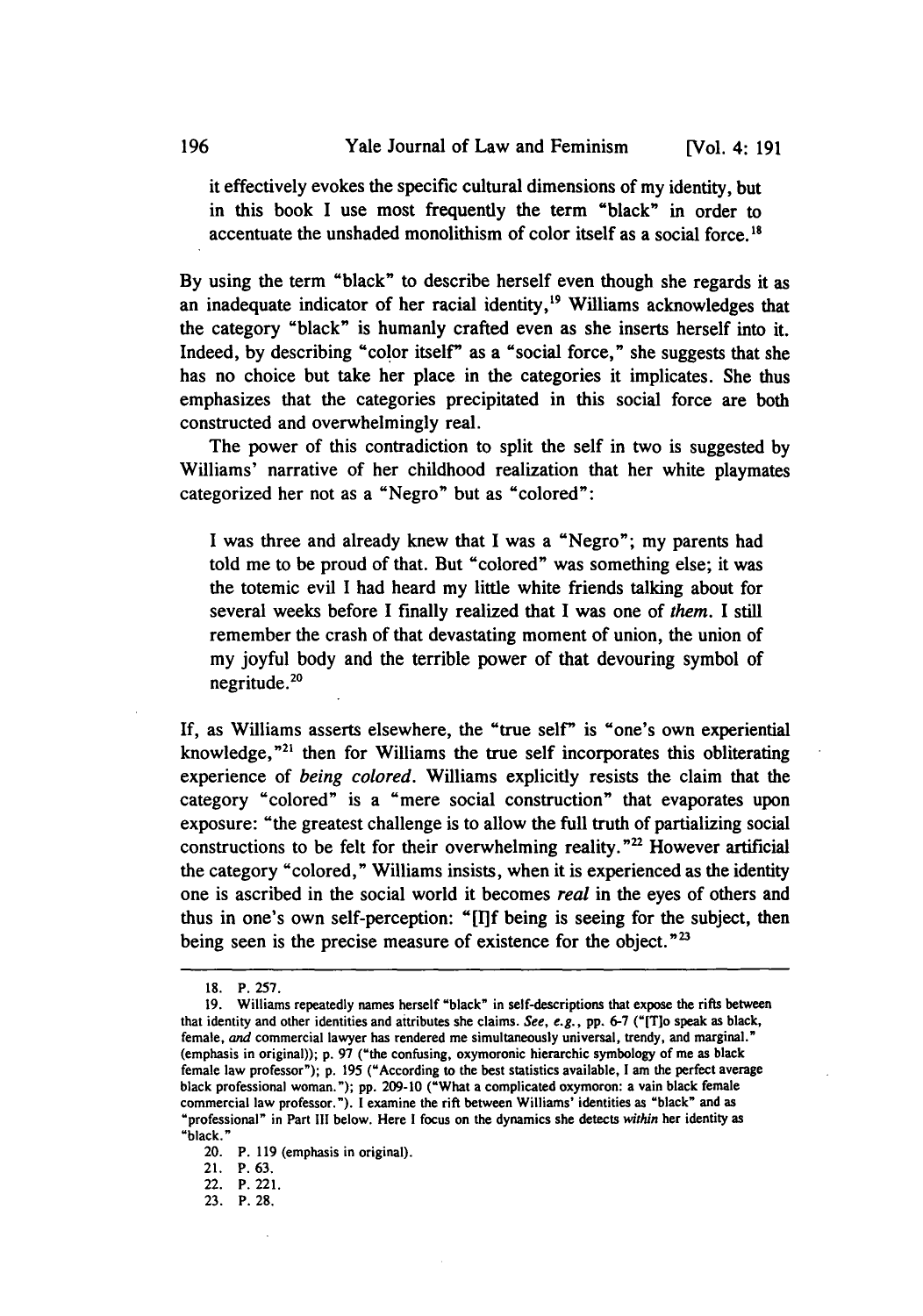## **1991]** Truth/Value

In these moments Williams carves out a mediating place in the current essentialist/constructionist polemic. On the one hand she retains (though perhaps without defining) an acknowledgment of "color itself," and resists any tendency to deconstruct race identity, to treat it as anything less than "overwhelmingly real." At the same time, what is overwhelmingly real about race is the deprivation of subjectivity achieved by the operation of race as a social categorization.

According to Williams, then, the ways in which we see one another as members of categories-even the ways in which we see one another as possessing nonessential attributes<sup>24</sup>—involve us in an activity not merely of description but, more fundamentally, of mutual self-constitution. For Williams it is a

fact that a part of ourselves is beyond the control of pure physical will and resides in the sanctuary of those around us; a fundamental part of ourselves and of our dignity depends on the uncontrollable, powerful, external observers who make up a society.<sup>25</sup>

The reality of "self-as-reinterpreted-by-the-perceptions-of-others" requires us to abandon the hateful or even careless practices of "spirit murder-disregard for others whose lives qualitatively depend on our regard"—and to adopt "a sense of caring responsibility for the images of others that are reposited within us."<sup>26</sup> Indeed, the execution of this responsibility may be the core activity of justice itself:

Justice is a continual balancing of competing visions, plural viewpoints, shifting histories, interests, and allegiances. To acknowledge that level of complexity is to require, to seek, and to value a multiplicity of knowledge systems, in pursuit of a more complete sense of the world in which we all live.

<sup>24.</sup> Williams declines to imply that attribution of adventitious or accidental characteristics is benign merely because it is nonessentialist. Under slavery, Williams asserts, it was "whites' overzealous and oppressive absorption with projected specific peculiarities of blacks [that substituted] for actual wholistic regard for the individual." P. 220. Thus in the imagined auction of Williams' great-great-grandmother-"l try to envision being casually threatened with sale from time to time, teeth and buttocks bared to interested visitors" (p. 18)-the power to attribute accidental characteristics is also the power to determine and to appropriate their value. From this paradigm moment flows the book's pervasive concern with the details of Williams' personal appearance as a form of currency in race, gender, and professionalizing interactions: see, e.g., **p.** 44 **("i** pressed my round brown face to the window and my finger to the buzzer, seeking admittance Ito Benetton's]."); **p.** 95 (in student evaluations, "Imly braids are described as being swept up over my 'great bald dome of a skull,' and my clothes, **I** am relieved to hear, are 'neat'"); **p.** 196 ("When **I** get up in the morning I stare in the mirror and stick on my roles...."); p. 235 **("1** released the armored rage of my short nappy hair (the scalp gleaming bare between the angry wire spikes) and hissed: 'Don't I exist for you? See me!'").

**<sup>25.</sup>** P. 73.

<sup>26.</sup> *Id.*

<sup>27.</sup> P. 121.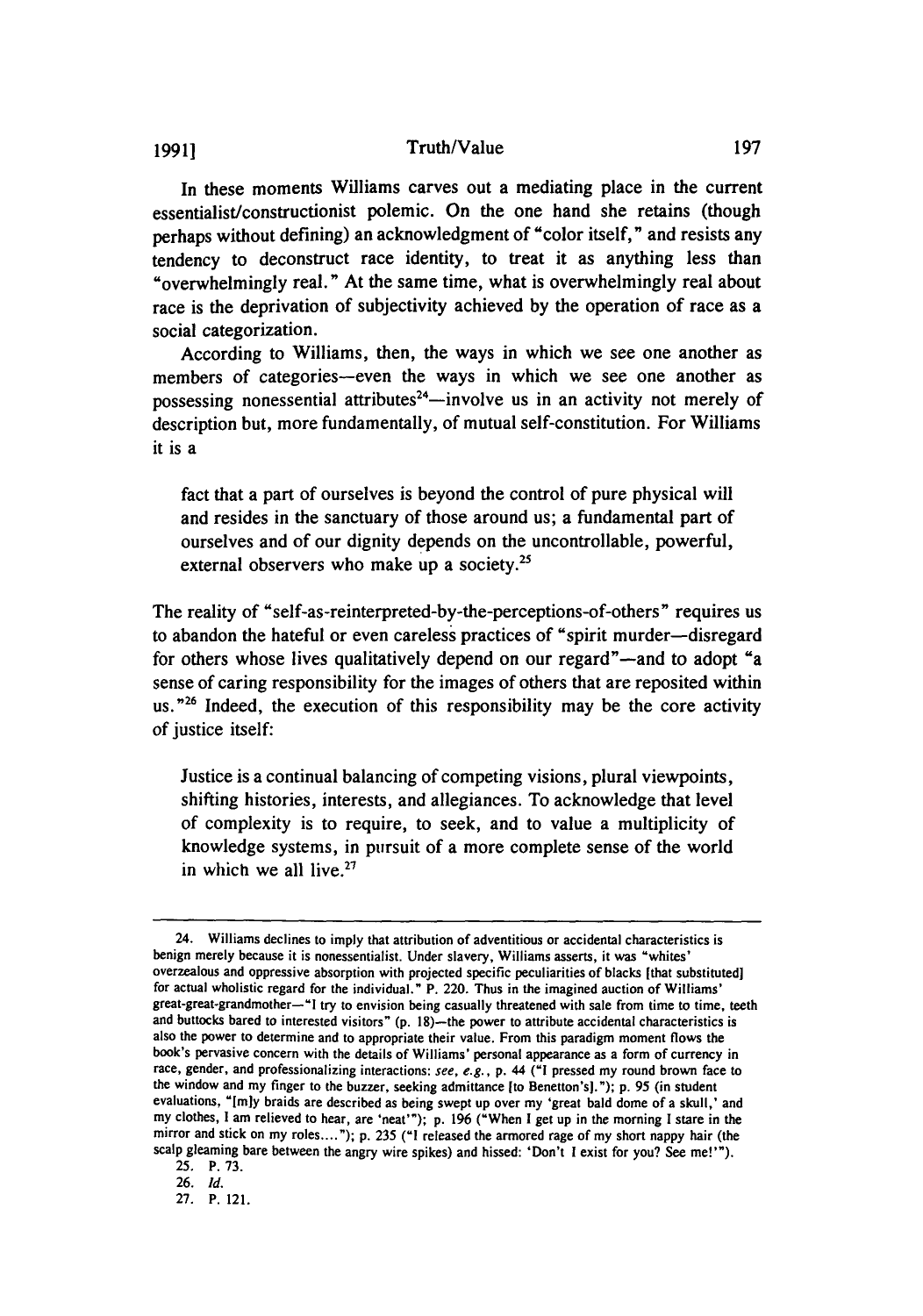# *B. Property as the Relations of Ownership*

Williams insists that, if a fully authoritative subject position can be attained only in the interactions of the "self-as-reinterpreted-by-the-perceptions-ofothers,"<sup>28</sup> the paradigm locus of those interactions is the market. This nexus is established in the contract of sale of Williams' great-great-grandmother:

This finding of something that could have been the contract of sale of my great-great-grandmother irretrievably personalized my analysis of the law of her exchange. Repeatedly since then, I have tried to analyze and undo her situation employing the tools of adequacy of valuable consideration-how much value, I wonder. Just how did the value break down? Did they haggle? Was it a poker game, a trade, a promissory note? How much was she *worth?29*

The assignment of monetary value to a person confirmed the social and epistemological authority of buyer and seller, and erased the authority of the sold. Slavery conflated the power to define market value with the authority to recognize and participate in human subjectivity: Williams' great-greatgrandmother, because she was excluded from the former, was locked out of the latter.<sup>30</sup>

The abolition of the slave relation did not, *per se,* provide black Americans with access to a stable and recognized subjectivity:

After the Civil War, when slaves were unowned-I hesitate to use the word emancipated even yet-they were also disowned: they were thrust out of the market and into a nowhere land that was not quite the mainstream labor market, and very much outside the marketplace of rights. They were placed beyond the bounds of valuation . ... **.**

The dispossession of former slaves, their exclusion from the markets for labor and thus for other goods, maintained their exclusion from the interchanges of valuation by which we acknowledge. each other as human. Williams thus places her book at the boundary of valuation, testing the possiblities for the recognition of black subjectivity in contractual relations.

Williams' examination of "property" in the sense of the legal recognition of ownership rights is thus not just about our relationship to and access to material goods: she simultaneously scrutinizes commercial relationships for

<sup>28.</sup> P. 73.

<sup>29.</sup> P. 157 (emphasis in original).

**<sup>30.</sup> A** few words to quench a possible misreading of Williams' argument as **I** understand it. She argues that slaves lacked not humanity but "subject position"-which, on Williams' analysis, is a social accomplishment, not a human given.

<sup>31.</sup> P. 21.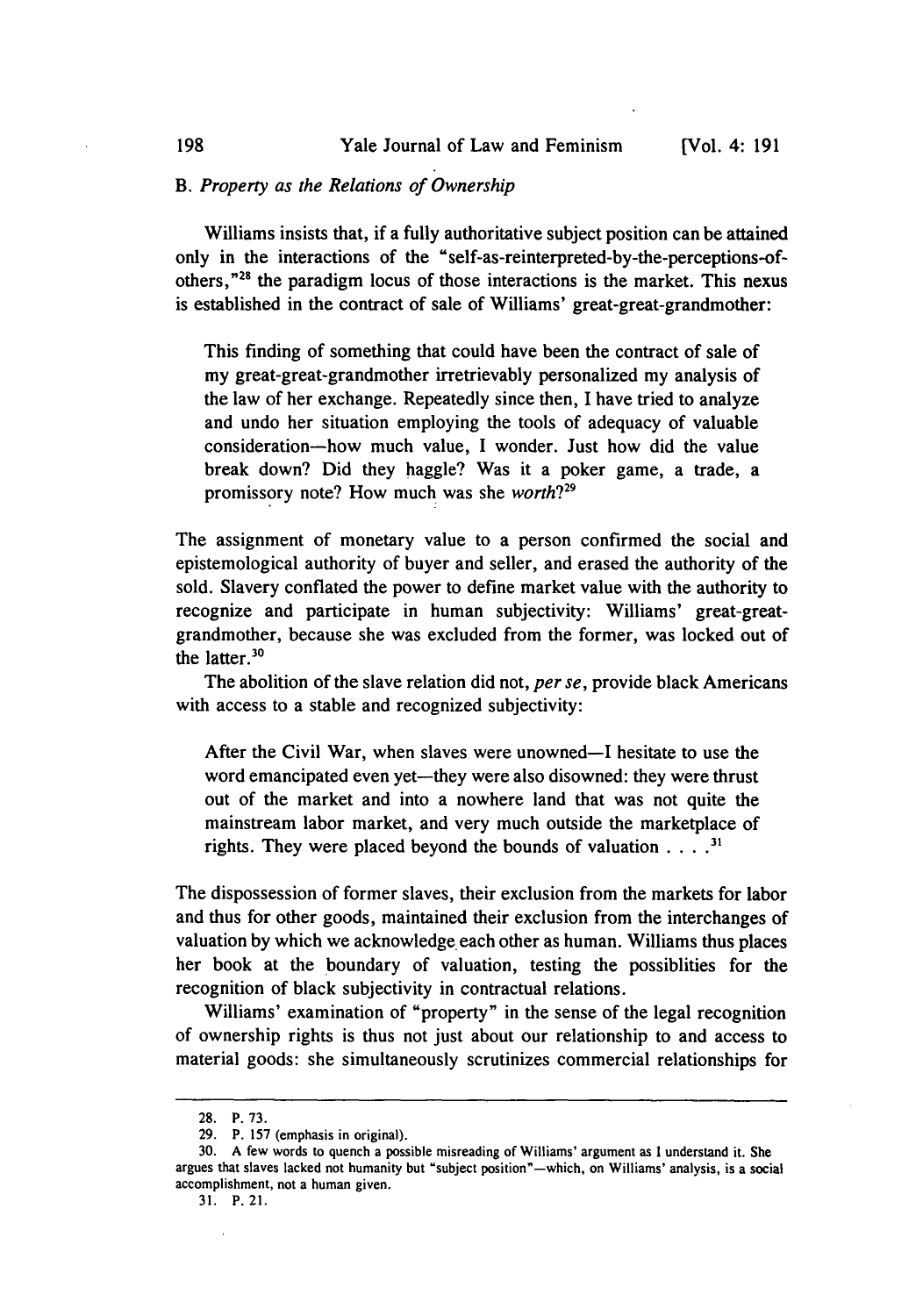### Truth/Value

our access to one another's acknowledgement that we are people. Contrasting her own desire to rent a new apartment on the basis of a formal contractual relationship to a white colleague's efforts to informalize his relationship with his new landlord, Williams ponders:

Unlike Peter, I am still engaged in a struggle to set up transactions at arm's length, as legitimately commercial, and to portray myself as a bargainer of *separate worth,* distinct power, sufficient rights to manipulate commerce.<sup>32</sup>

I have italicized to emphasize the resonance of this passage with Williams' painful query about her great-great-grandmother, "How much was she *worth?"* If the great-great-grandaughter of Williams' great-great-grandmother can enter into contractual relations as a bargainer capable of determining value, she might establish herself as possessing "separate worth" and thus take the place of a subject in the marketplace of rights.

To be beyond the bounds of valuation is to be disregarded as a participant in the processes of defining value and ultimately to be denied acknowledgement as a subject, a social presence, a voice. Thus when C., a black woman travelling in Florida, bought a glass of milk at a truck stop and objected that it was sour, her white audience refused to listen:

The milk was sour, and C. asked for another. The waitress ignored her. . . . When the waitress finally brought the bill, C. had been charged for the milk and refused to pay for it. The waitress started to shout at her, and a highway partolman walked over from where he had been sitting and asked what was going on. C. explained that the milk was sour and that she didn't want to pay for it. The highway patrolman ordered her to pay and get out. When C. said he was out of his jurisdiction, the patrolman pulled out his gun and pointed it at her.<sup>33</sup>

In this escalating conflict, C. initially bid for a role in the market in truck-stop milk. When her white antagonists denied her that, they involved themselves as well in two interlocked denials: a denial of her audibility and a denial of her right to define her position as a legal subject.

Ultimately what C. determined to be at stake, however, was her power to engage others in ascertaining whether she was telling the truth: "'The damnedest thing about it,' C. said, 'was that no one was interested in whether or not I was telling the truth.'"<sup>34</sup> In C.'s case the "truth" was easy to see: in the midst of the truck stop's gesticulating figures was a "truth-telling glass

<sup>32.</sup> P. 148 (emphasis in original removed; emphasis added).

<sup>33.</sup> Pp. 56-57.

<sup>34.</sup> P. 57.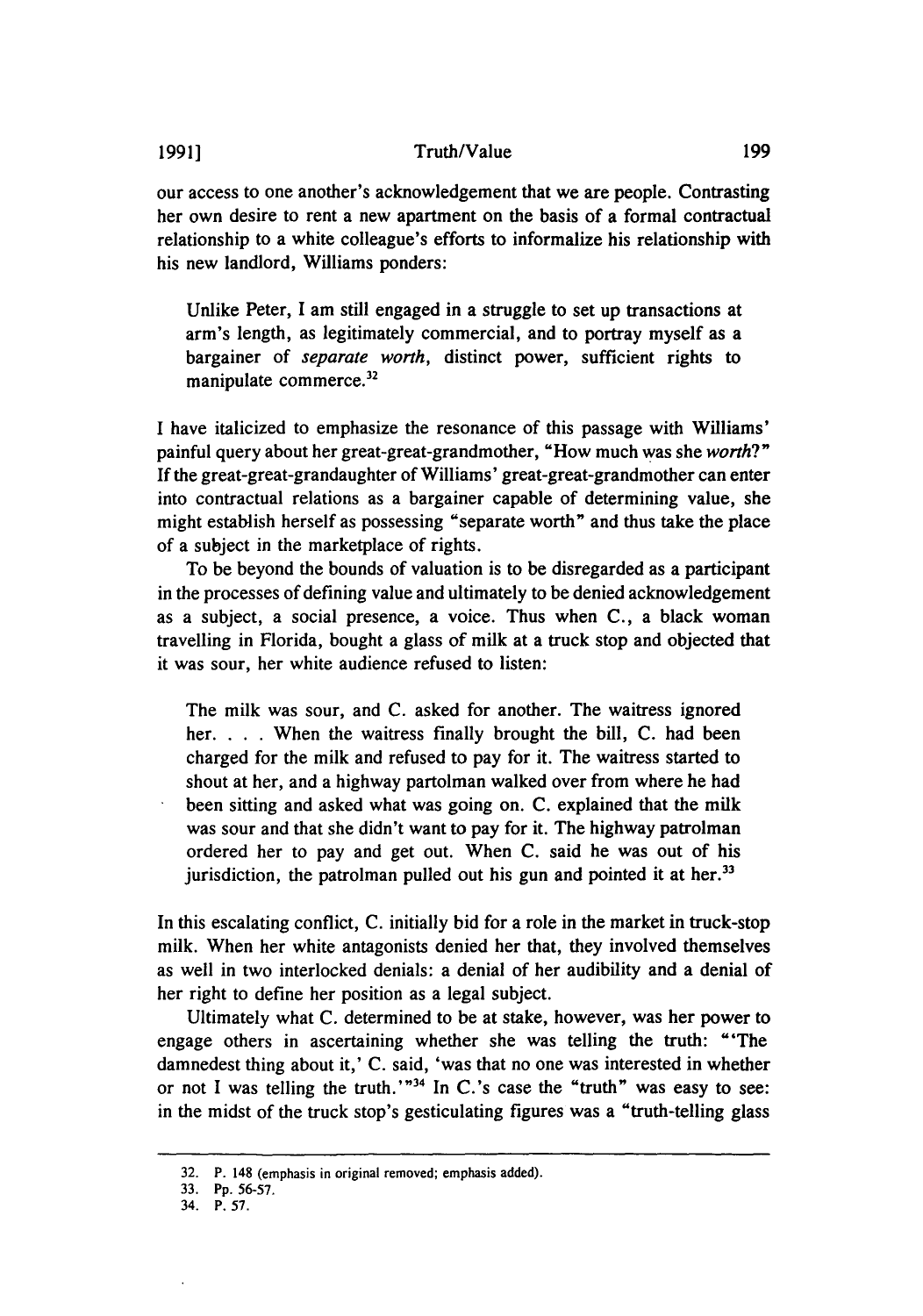of sour, separated milk."<sup>35</sup> But what if the truth one wants to assert is the truth of one's self, "what precious little humanity we have left,"36 the "helplessness of our fragile humanity"?<sup>37</sup> Here our dependence for our very humanity on a "self-as-reinterpreted-by-the-perceptions-of-others" reasserts its power to destabilize. In an important sense *The Alchemy of Race and Rights* engages its audience in testing Williams' own author-ity to tell the truth of her self.

# III. BLACK AUTHORITY, WHITE AUDIENCE, AND THE CONSTITUTION OF TRUTH/VALUE

Because "subject position is everything in [her] analysis of the law,"<sup>31</sup> Williams parts company with the "inflections of professionalized discourse"<sup>39</sup> that require legal scholarship to mask the author in objectivity. Instead she tells stories, stories about others and stories about herself. Indeed, the title of Williams' book denominates it a "diary": even the stories about others turn out to be stories about Williams herself.

But *The Alchemy of Race and Rights* is not merely "about" the problematic authority of gendered black voices within the professionalized discourses of the law. Williams repeatedly precipitates crises in that authority by "interest [ing us] in whether or not [she is] telling the truth." $40$  The result is a recurring endangerment of Williams' own authority that constitutes the book's most stern examination of the conditions of black subjectivity. This book doesn't merely *describe* the problematics of that subject position: it *enacts* them.

A playful episode of this type occurs when Williams quotes a news clipping for which she cannot find the citation. In place of the missing citation she provides the following footnote:

Some people might insist . . . that my persistence in using [the undocumented quotation] is a sure sign (a) that my work is unscholarly, or (b) that this is not a real quote and I am either a liar or hallucinating. I, however, prefer to think of it as an open invitation to the reader to participate in the construction of authority.<sup>41</sup>

Williams directly appeals to the reader to judge her credibility, and acknowledges two sets of discursive assumptions against which that credibility

<sup>35.</sup> **Id.**

<sup>36.</sup> P. **78.**

<sup>37.</sup> P. 120.

**<sup>38.</sup>** P. 3. **39.** P. **256.**

<sup>40.</sup> **P. 57.**

<sup>41.</sup> P. 254 **n.I** (note to Chapter **11).**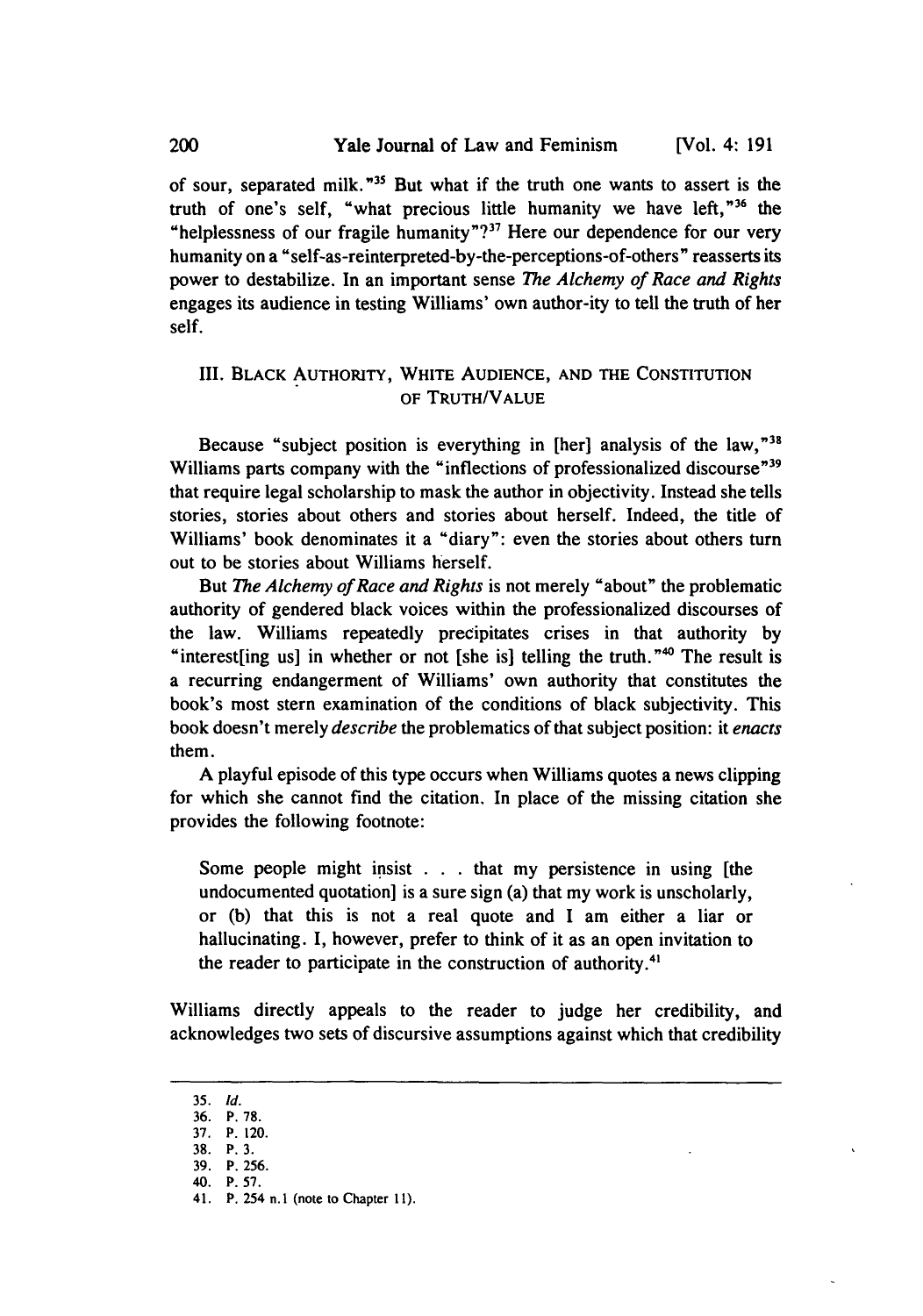might be measured. One is the unwritten code of scholarly conduct, which Williams elsewhere describes as "one of a number of governing narratives or presiding fictions by which I am constantly reconfiguring myself in the world. **"42** The other is the entire fund of preconceptions about the speech of black women which strip them of authority.

The stakes involved in Williams' confrontations with these codes and with her audience are set forth in a narrative that formally complements C.'s adventure at the truck stop: Williams' own outing to Benetton's.<sup>43</sup> Both black women were denied entry into the intersubjectivities of the market: C. when the white waitress and, in supporting roles, law enforcement personnel, refused to acknowledge her as a participant in a market exchange of milk; Williams when Benetton's white "saleschild" took one look at her "brown face [pressed] to the window" seeking admittance and told her "We're closed"-even as white shoppers browsed the merchandise within.<sup>44</sup> The Benetton's narrative rapidly leaves C.'s "truth-telling glass of sour, separated milk"<sup>45</sup> behind, however, as Williams frames the ways in which her authority to tell the story depends on the attestation of a white professional elite that it is true. The "Benetton's story"<sup>46</sup> becomes Phillis Wheatley's crisis in authority<sup>47</sup> revisited.

Sustaining the formal correspondence with C.'s truck stop story, crises erupt from the Benetton's narrative in an exponential progression. Williams first details the difficulties she encountered convincing law review editors to print the story intact. The editors refused to name Benetton's, even though Williams "offered to supply a footnote attesting to this as my personal experience," because "they were not in the habit of publishing things that were unverifiable.<sup> $n_{48}$ </sup> They wanted to omit any reference to Williams' race, on the contradictory grounds that it was both obvious and "irrelevant."<sup>49</sup> This experience with the erasure accomplished by neutrality prompted Williams to write and deliver a speech supporting affirmative action, which was then reported in the local press as a condemnation of affirmative action. Pondering the possibility that she might one day write a law review article about the newspaper item, Williams balks: "the article in the newspaper will have more authoritative weight about me, as a so-called 'primary resource,' than I will have; it will take precedence over my own citation of the unverifiable testimony of my speech.<sup>"50</sup>

It all culminates in a stinging indictment of what Williams describes as a

45. P. 57.

<sup>42.</sup> P. 256.

<sup>43.</sup> **Pp.** 44-51.

<sup>44.</sup> **Pp.** 44-45.

<sup>46.</sup> P. 50.

<sup>47.</sup> *See supra* note 10 and accompanying text.

<sup>48.</sup> P. 47.

<sup>49.</sup> *Id.*

<sup>50.</sup> P. 50.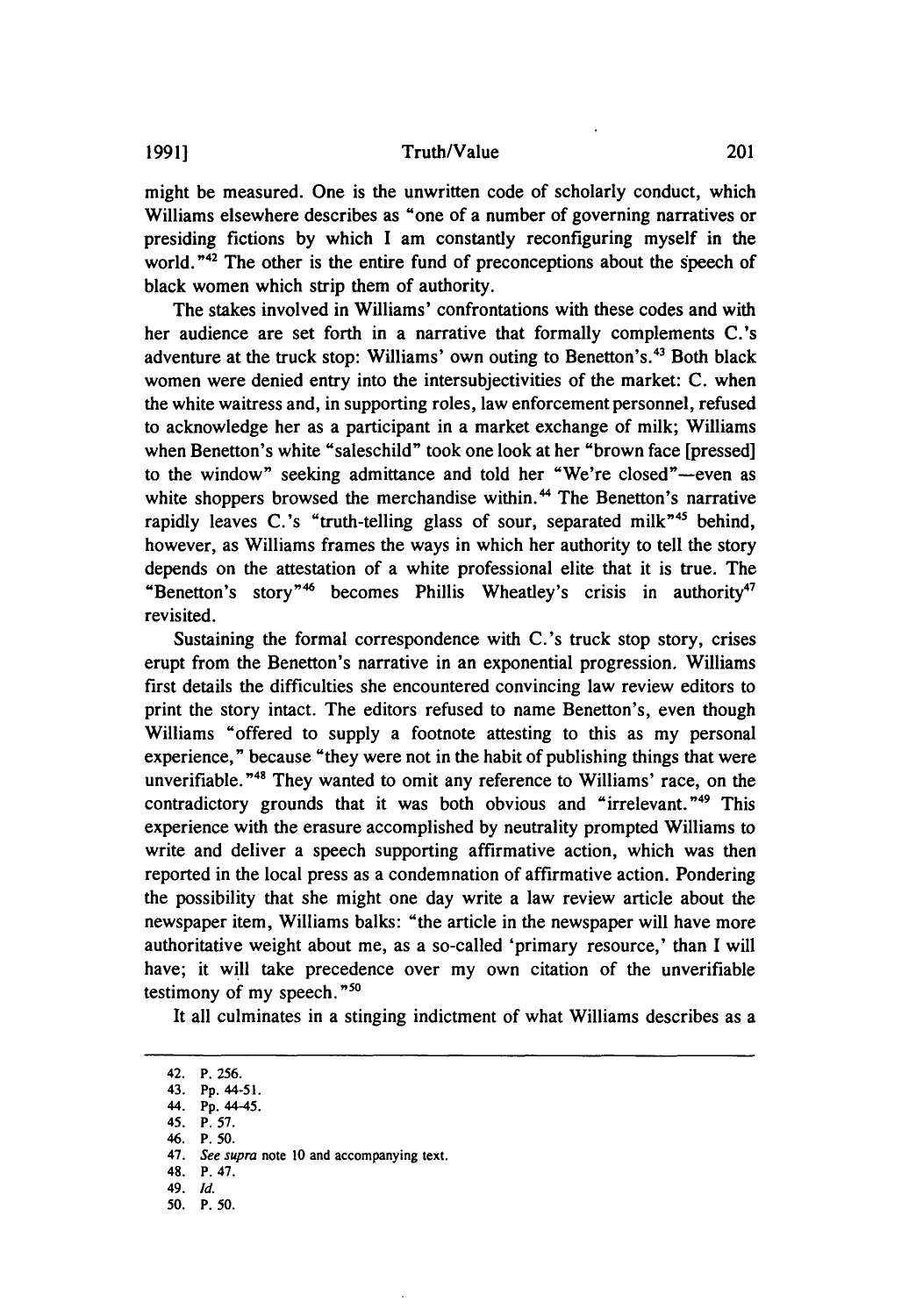deeply embedded cultural practice of believing that everything a black person says about herself, and particularly about her experience of racism, is a lie:

Recently I got an urgent call from Thomas Grey of Stanford Law School. He had used this piece in his jurisprudence class, and a rumor got started that the Benetton's story wasn't true, that I had made it up, that it was a fantasy, a lie that was probably the product of a diseased mind trying to make all white people feel guilty. At this point I realized it almost didn't make any difference whether I was telling the truth or not—that the greater issue I had to face was the overwhelming weight of a disbelief that goes beyond mere disinclination to believe and becomes active suppression of anything I might have to say. The greater problem is a powerfully oppressive mechanism for denial of black self-knowledge and expression.<sup>51</sup>

This culmination of the Benetton's narrative is acutely cautionary to the book's audience. It deflects our attention from the question whether the story truly represents Williams' experience or not, to the "greater issue" of the relationship between author and audience, and particularly that between Williams and her white audience, as they (or we) grapple with the problem of her truth. The situation calls for a degree of self-consciousness rarely invoked by writing about the law. What is our-a problematic word, but intentionally so—relationship to the truthtelling capacity of this narrator? If we are white and we disbelieve, must we acknowledge ourselves as "powerfully oppressive"? If we are white and we believe, have we thereby assumed the mantle of Phillis Wheatley's author-izers?

Arguably, Williams' text leaves no opening for plausible white disbelief in the Benetton's story: she informs us that she has encountered a host of disbelievers, explicitly scorns them, and thus aligns readers in sympathy with herself against them.<sup>52</sup> At other moments, however, Williams intrudes as the artificer and authorizer of her narratives and forecloses the easy assent to truth that the Benetton's narrative permits-or requires--us to make.

One such moment occurs when she reports that she submitted her eleventh chapter to a "prominent law review" and received a prompt rejection.<sup>53</sup> Williams indicates that she would have printed her rejection letter as part of the chapter if Harvard University Press, acting on the advice of its lawyers, had not indicated that the letter's author and not its recipient had proprietary control over its publication. Thus baffled in her effort to provide us with reliable documentation, Williams insouciantly proceeds to *represent* the letter:

51. P. 242 n.5.

<sup>52.</sup> Pp. 50-51.

<sup>53.</sup> P. 214.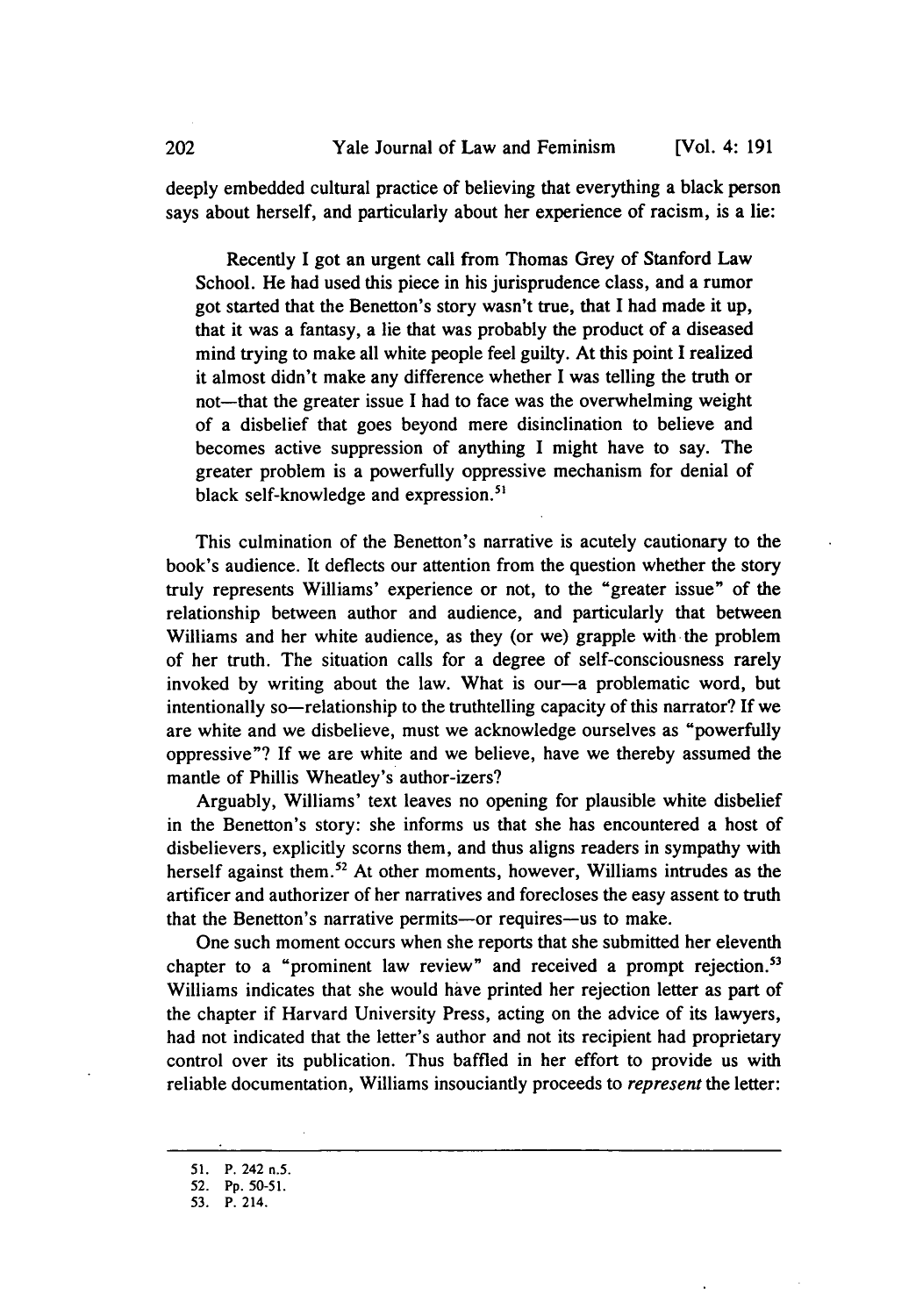#### **1991]** Truth/Value

Not to worry, though, for I have plenty of Actual Letters from which to cut and paste. What follows, then, is a carefully crafted and paraphrased composite of rejection after rejection after rejection.<sup>54</sup>

Having emphasized her role in "crafting" the letter as we have it, Williams patches into the rejection letter a paragraph detecting an anachronism in the preceeding chapter; in the body of her text Williams has placed herself in New Orleans in 1988 musing on an article not published until 1989.<sup>55</sup> By emphasizing her fiction-making activity both in the rejection-letter *coda* and, through it, in the text itself, Williams forces the issue: will her audience "participate in the construction of [her] authority."<sup>56</sup> or will it repeat the cycle of "rejection after rejection after rejection"? $57$  Williams has—quite purposively, it appears—undermined the text itself as a ground for answering this question. We are left with just one reference point, our relationship with her as author.

The risk undertaken here is repeated in a key chapter in *The Alchemy of Race and Rights,* in which Williams suggests that the problems entailed by her representation of her experience pervade the central narratives of her book. Here Williams recounts a controversy she prompted over the use of race and gender identities and issues in law school examinations. She tells the story of the controversy, from the moment a student arrived in her office in tears with a criminal law examination that posed an Othello/Desdemona hypothetical; to her own conversation with the professor who wrote the exam; to a memorandum she wrote to the entire faculty encouraging sustained attention to the problem and setting forth her position on it. We follow these events as if in real time, as if we are reading an unmediated record of a faculty fracas, until Williams pauses:

I sit down and write my sister a long letter, including my memo. I tell her how I have fictionalized the identities of people and collapsed several conversations with different colleagues into the mouths of only a few characters. My sister responds with a phone call: she tells me I'm a coward. She thinks I should write up everything Exactly As It Happened and have it published somewhere. Otherwise, she says, I open myself up to being dismissed as merely literary; people will be able to say It Didn't Happen.

But the exams are real, I insist, and all the events did happen, just not all in the same instant, not all in that order; *it happened, just not exactly that way.*

<sup>54.</sup> *Id.*

<sup>55.</sup> P. 215.

**<sup>56.</sup>** P. 254 **n.I** (note to Chapter 11).

<sup>57.</sup> P. 214.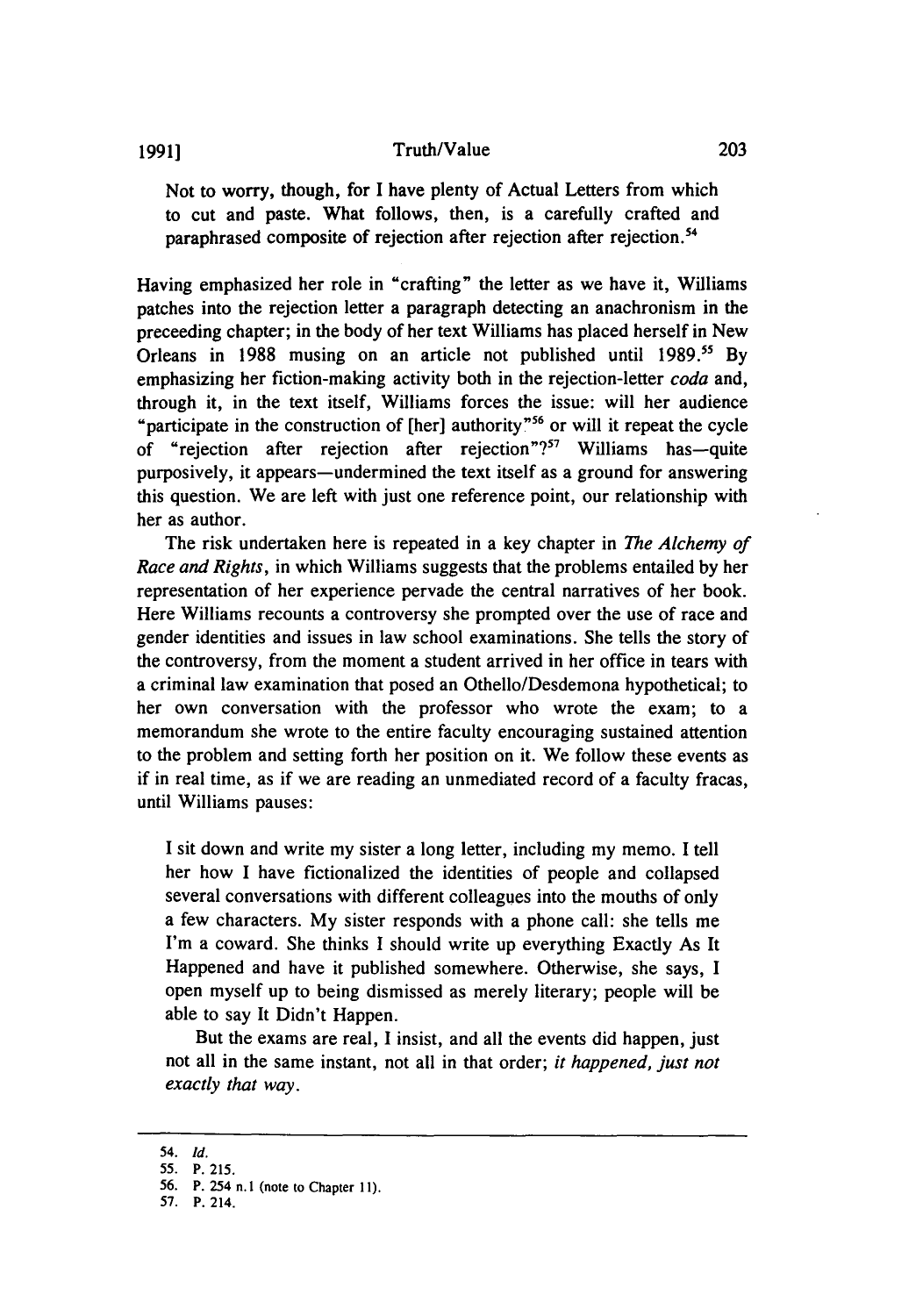Then it's not true, she says, and you will have committed an act of bad scholarship.<sup>58</sup>

This interchange, particularly the italicized summation of Williams' narrative strategy, is profoundly destabilizing. Williams' sister legitimizes the view that some objectively true events occurred and could be known. But we are barred from ascertaining the particulars in which Williams has departed from events Exactly As They Happened. Readers of *The Alchemy of Race and Rights* must understand that the only narrative of those events that they have is "fictionalized" to an unspecified extent.

Once again Williams has undermined external props and focused our attention on our relationship with her as author. In the immediately following vignette Williams sets forth her purpose in precipitating this crisis of confidence-and, I would argue, her purpose in making what I have called truth/value a central problem in *The Alchemy of Race and Rights.* A colleague warned her that her "personal style" makes it "inevitable that my words will be read as 'all about me' and speculate[d] that my writing necessarily involves the reader's passing judgment on me." 59 In response Williams gives her reason for sabotaging the "impersonal" style urged on her by her law review editors:

[I1n a world of real others, the cost of such exclusive forms of discourse is empowerment at the expense of one's relation to those others; empowerment without communion.'

Williams bids here for a "subject position," for the power to join in determining the value of her experience. She does so in the only way that would be consistent with her understanding of subjectivity and of value: by engaging others in the process of generating her truth. Only by merging that process into the process of reading could Williams make *The Alchemy of Race and Rights* fully responsive to the documentary trace left by her great-greatgrandmother.

#### **IV.** WHITE **READING**

*The Alchemy of Race and Rights* is daring—in two senses of the word. Williams puts herself at risk, and dares her reader to leave her there. Many readers will exercise the freedom Williams accords them to disbelieve her. What happens then is central to the normative challenge posed by *The Alchemy of Race and Rights.*

<sup>58.</sup> P. 91 (emphasis added).

<sup>59.</sup> P. 92.

<sup>60.</sup> Pp. 92-93.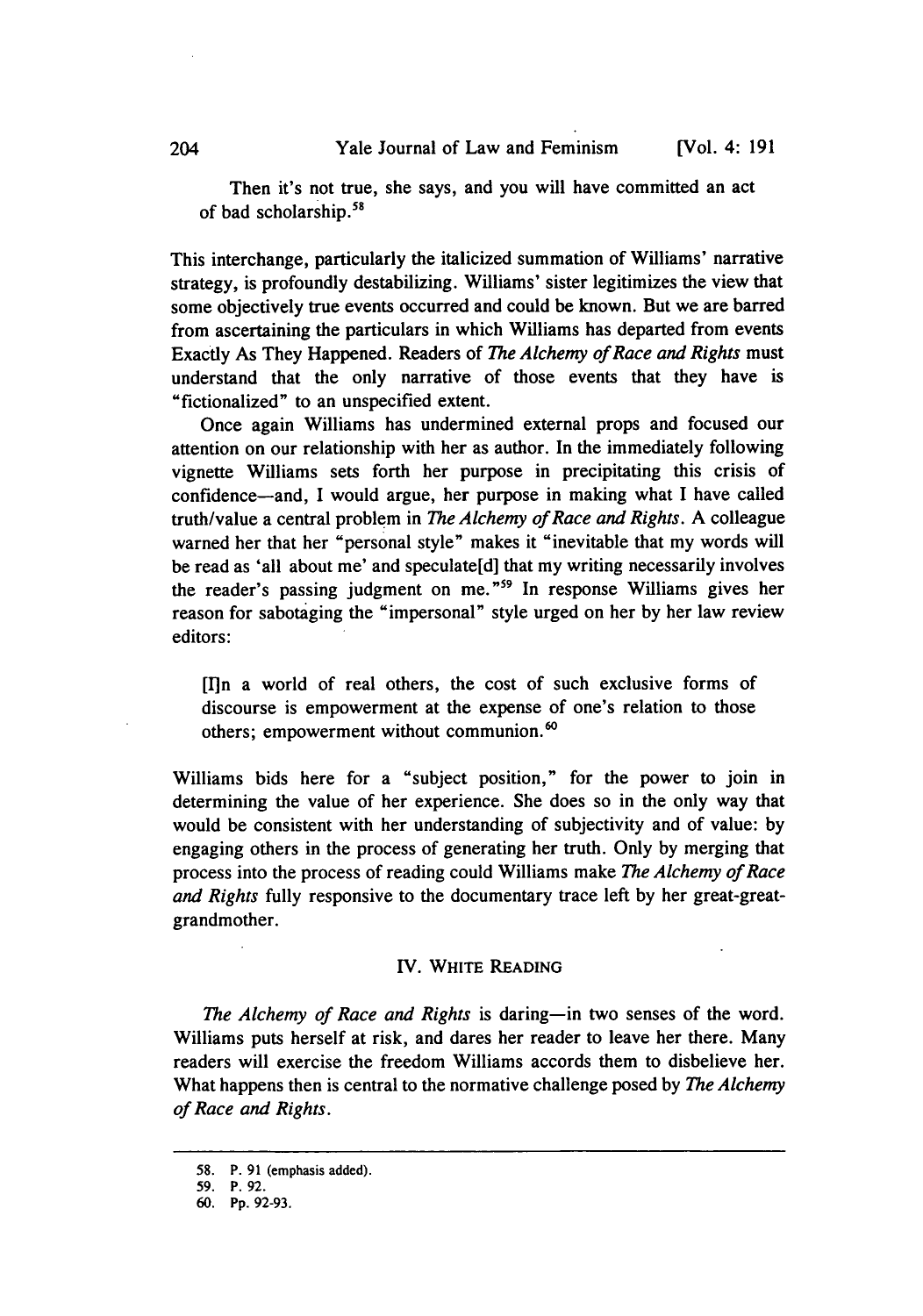#### Truth/Value

**If** the doubting reader is white, and the passage she disbelieves is the Benetton's story, *The Alchemy of Race and Rights* reasserts a formal authority it has never really let go: the disbelieving reader is responsible for an act of racist objectification.<sup>61</sup> If these were the only episodes in the book, *The Alchemy of Race and Rights* would be strictly didactic for its white readership: the facts of racism, of Williams' encounter with racism, and of Williams' subjective authority to denounce racism would be equally stable, and would be revealed to have pre-existed the writing and reading of the book. The white reader's role in these circumstances is to choose between compliant assent to the book's truth and racist dissent from it.

But the book is more complex than that, and engages white readers in a more complex formal and normative relationship, precisely because it *also* presents episodes in which Williams insists not on her fidelity to empirical fact but on her role as the maker of the text before us, indeed as the fabricator of the very self whose authority she places at stake. At these moments—and they are pervasive-Williams calls into question her own authority to claim that her fables, and her purported factual recitations, represent the world that her white readers live in. White readers are posed with a special challenge: can we probe that authority without devaluing Williams' humanity; and can we assent to that authority without arrogating the authority of Wheatley's white interrogators? Our subjectivity must engage itself with Williams' in these struggles; moral hazards lie on all sides; and as we read we have an opportunity to see ourselves as the subjects, and perhaps even the objects, of race.

Readers may object that these formal gestures, appearing side by side throughout Williams' text, are irreconcilable. To be sure, Williams alternatively presents facts as empirically verifiable and as available only through the filter of experience; she intermittently asserts the coherent authoritativeness that marks the Benetton's story and the fractured authority of the recalcitrant scholar or even of the dazed visionary. She alternatively emerges as a stable, essential self and as a self at risk, a self that pre-exists the author/reader interaction, and a self that holds out the dangerous invitation to mutual consitution in the intersubjectivities of author and reader, and of black and white.

In the current anti-essentialist climate, this contradiction will strike some as unregenerate; in the current anti-theoretical backlash, it will strike others as an example of apolitical sophistication. But the contradiction between the book's confirmations of and challenges to its own authority faithfully enacts the tension between Williams' confidence that she is a repository of humanism's truth and her acknowledgment that she can know herself only as a self-reinterpreted-by-the-perceptions-of-others. Moreover, the contradiction makes it pervasively difficult to stabilize the knowledge, and thus the "subject position" of the white reader as she apprehends Williams and the problem of

**1991]**

**<sup>61.</sup>** See supra note 52 and accompanying text.